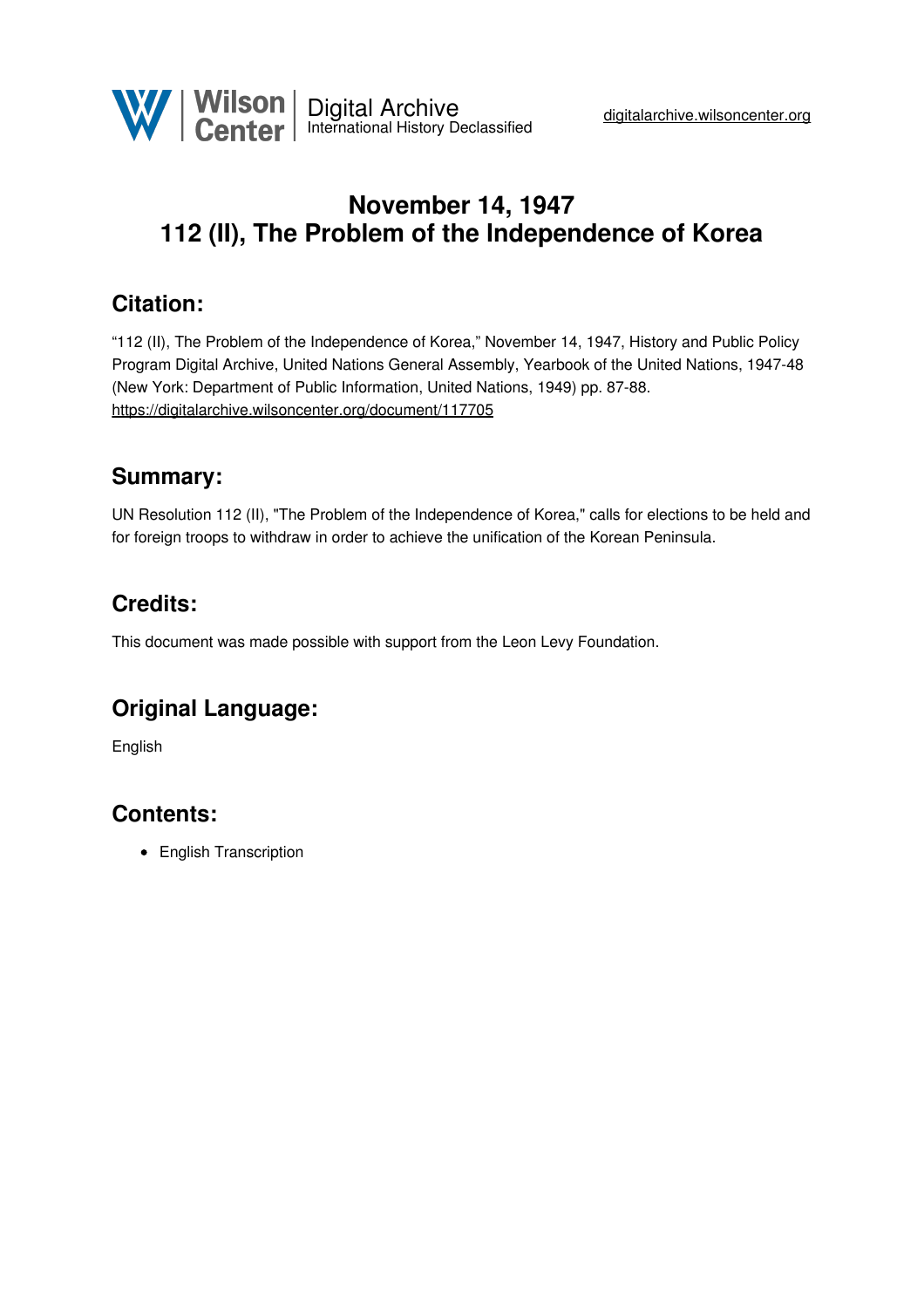*Inasmuch as* the Korean question which is before the General Assembly is primarily a matter for the Korean people itself and concerns its freedom and independence, and

*Recognizing* that this question cannot be correctly and fairly resolved without the participation of representatives of the indigenous population,

#### *The General Assembly*

1. *Resolves* that elected representatives of the Korean people be invited to take part in the consideration of the question;

2. *Further resolves* that in order to facilitate and expedite such participation and to observe that the Korean representatives are in fact duly elected by the Korean people and not mere appointees by military authorities in Korea, there be forthwith established a United Nations Temporary Commission on Korea, to be present in Korea, with right to travel, observe and consult throughout Korea.

**B**

#### *The General Assembly,*

*Recognizing* the urgent and rightful claims to independence of the people of Korea;

*Believing* that the national independence of Korea should be re-established and all occupying forces then withdrawn at the earliest practicable date;

*Recalling* its previous conclusion that the freedom and independence of the Korean people cannot be correctly or fairly resolved without the participation of representatives of the Korean people, and its decision to establish a United Nations Temporary Commission on Korea (hereinafter called the "Commission") for the purpose of facilitating and expediting such participation by elected representatives of the Korean people,

1*.Decides* that the Commission shall consist of representatives of Australia, Canada, China, El Salvador, France, India, Philippines, Syria, Ukrainian Soviet Socialist Republic;

2*.Recommends* that the elections be held not later than 31 March 1948 on the basis of adult suffrage and by secret ballot to choose representatives with whom the Commission may consult regarding the prompt attainment of the freedom and independence of the Korean people and which representatives, constituting a National Assembly, may establish a National Government of Korea. The number of representatives from each voting area or zone should be proportionate to the population, and the elections should be under the observation of the Commission;

3. *Further recommends* that as soon as possible after the elections, the National Assembly should convene and form a National Government and notify the Commission of its formation;

4. *Further recommends* that immediately upon the establishment of a National Government, that Government should, in consultation with the Commission: *(a)* constitute its own national security forces and dissolve all military or semi military formations not included therein: *(b)* take over the functions of government from the military commands and civilian authorities of north and south Korea, and (c) arrange with the occupying Powers for the complete withdrawal from Korea of their armed forces as early as practicable and if possible within ninety days;

5. *Resolves* that the Commission shall facilitate and expedite the fulfilment of the foregoing programme for the attainment of the national independence of Korea and withdrawal of occupying forces, taking into account its observations and consultations in Korea. The Commission shall